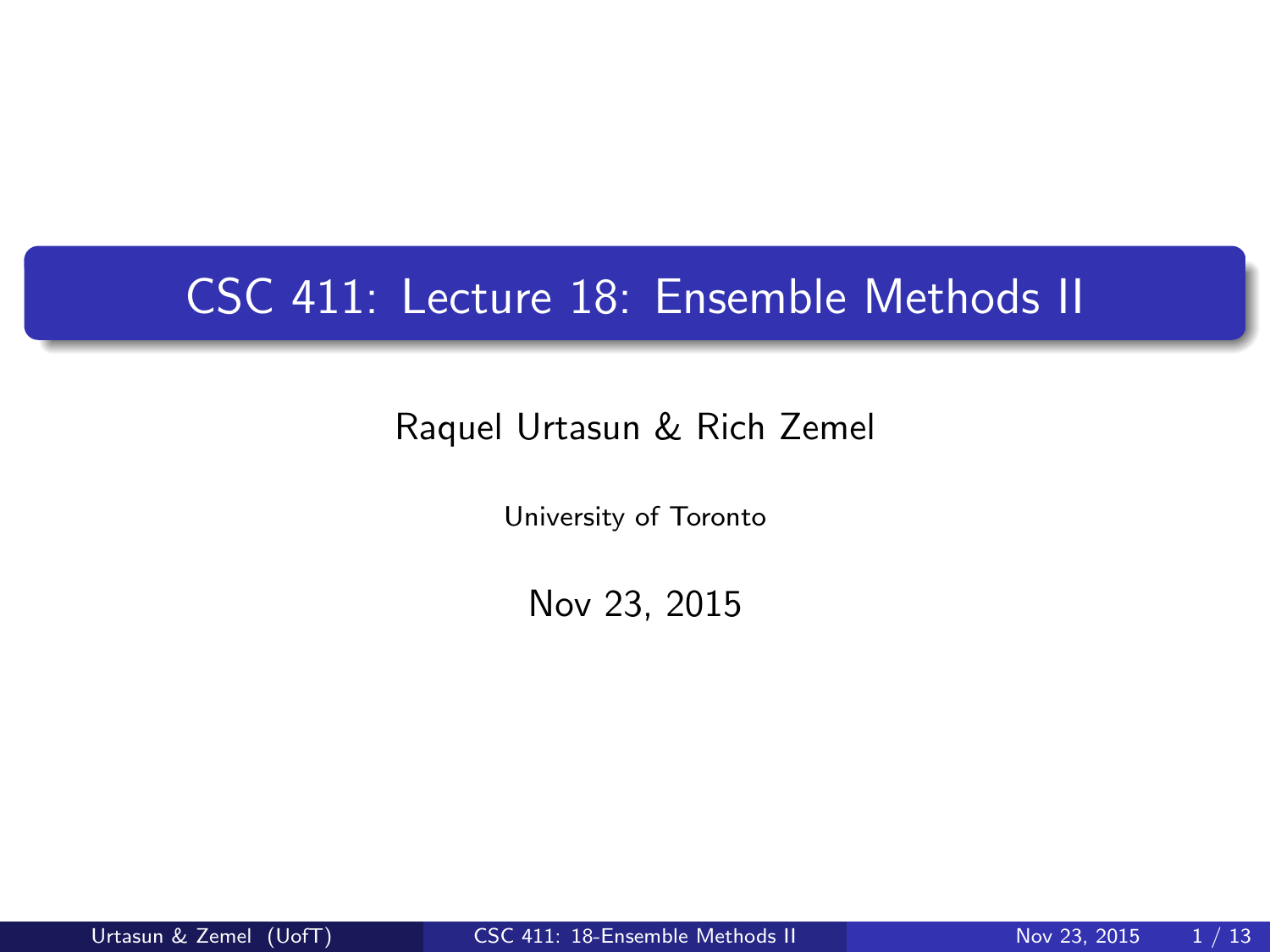- **•** Random/Decision Forest
- **•** Mixture of Experts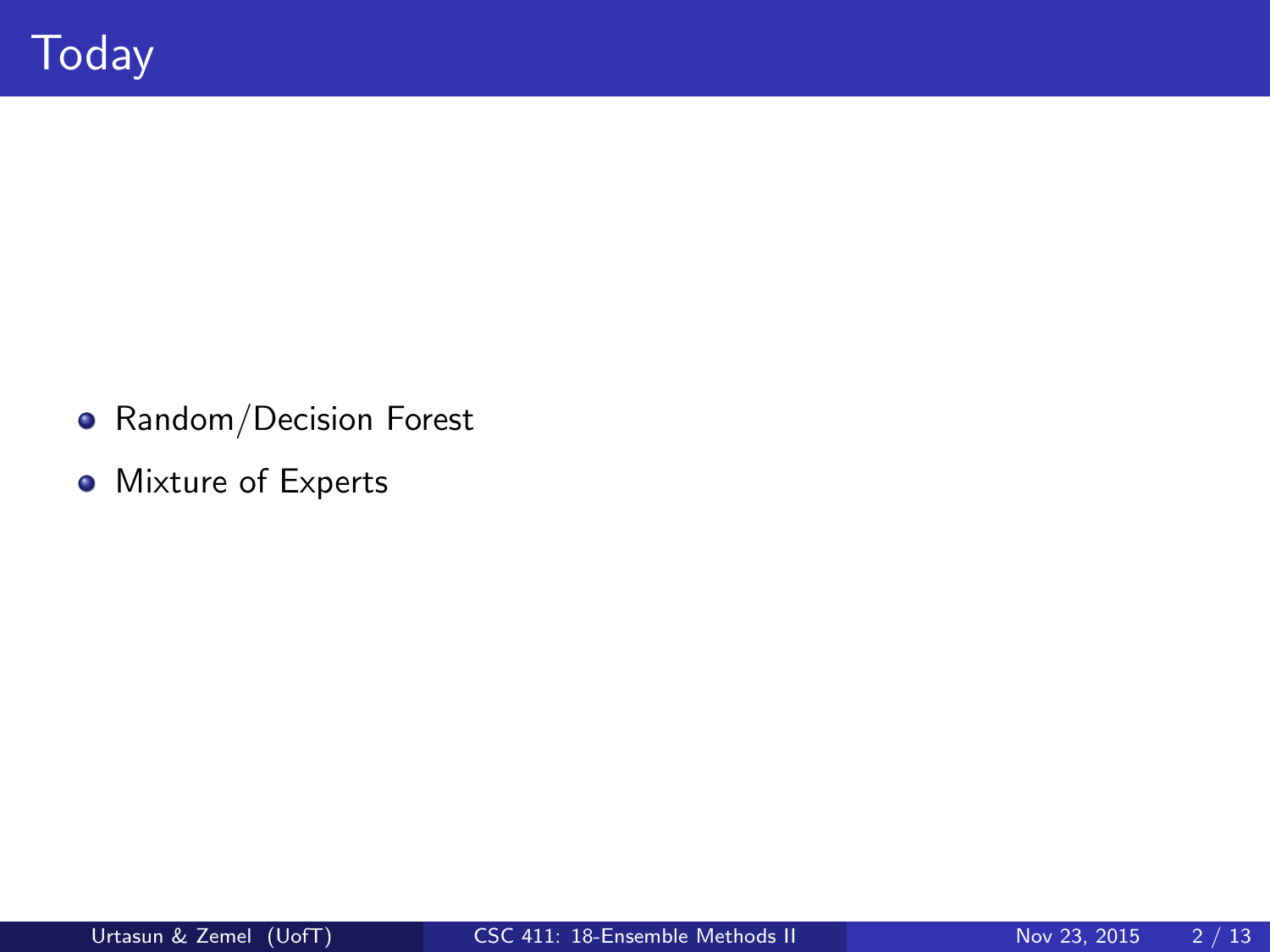- Popular choices of base classifier for boosting and other ensemble methods:
	- $\blacktriangleright$  Linear classifiers
	- $\blacktriangleright$  Decision trees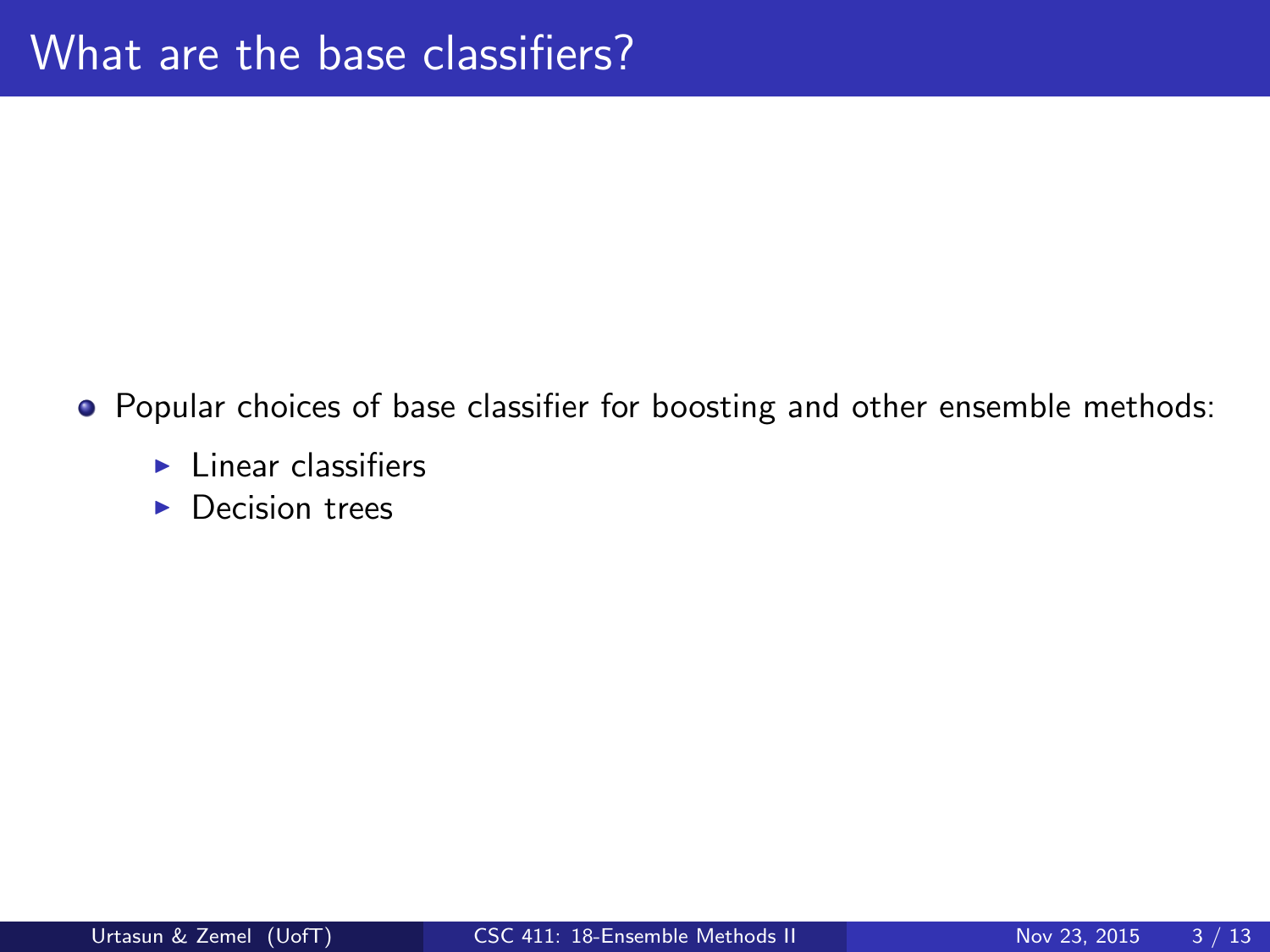- **O** Definition: Ensemble of decision trees
- Algorithm:
	- $\triangleright$  Divide training examples into multiple training sets (bagging)
	- $\triangleright$  Train a decision tree on each set (can randomly select subset of variables to consider)
	- $\blacktriangleright$  Aggregate the predictions of each tree to make classification decision (e.g., can choose mode vote)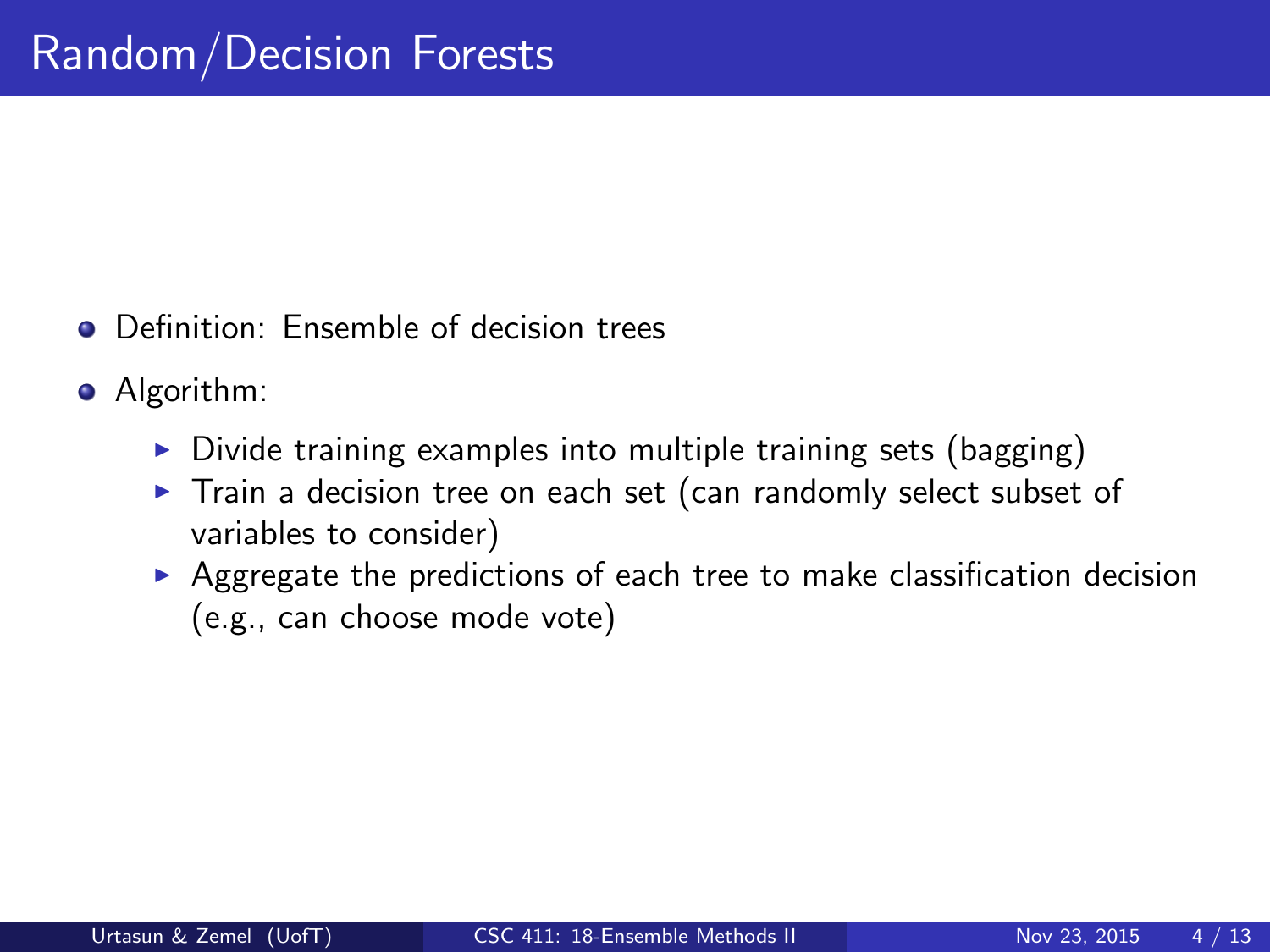### Ensemble learning: Boosting and Bagging

**•** Experts cooperate to predict output



Vote of each expert has consistent weight for each test example

$$
y(\mathbf{x}) = \sum_{m} g_{m} y_{m}(\mathbf{x})
$$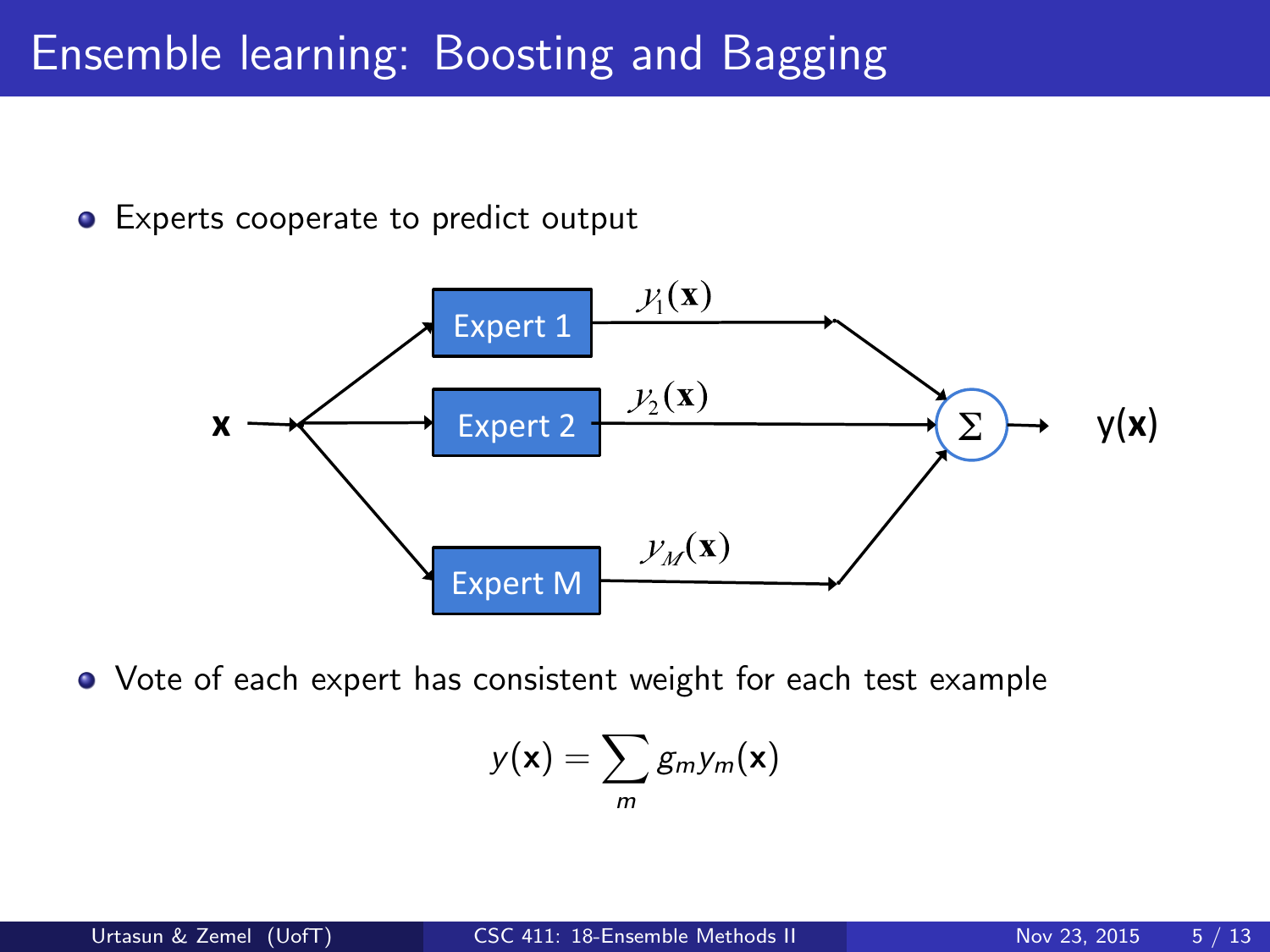# Mixture of Experts

• Weight of each expert is not constant – depends on input **x** 



Gating network encourages specialization (local experts) instead of  $\bullet$ cooperation

$$
y(\mathbf{x}) = \sum_{m} g_m(\mathbf{x}) y_m(\mathbf{x})
$$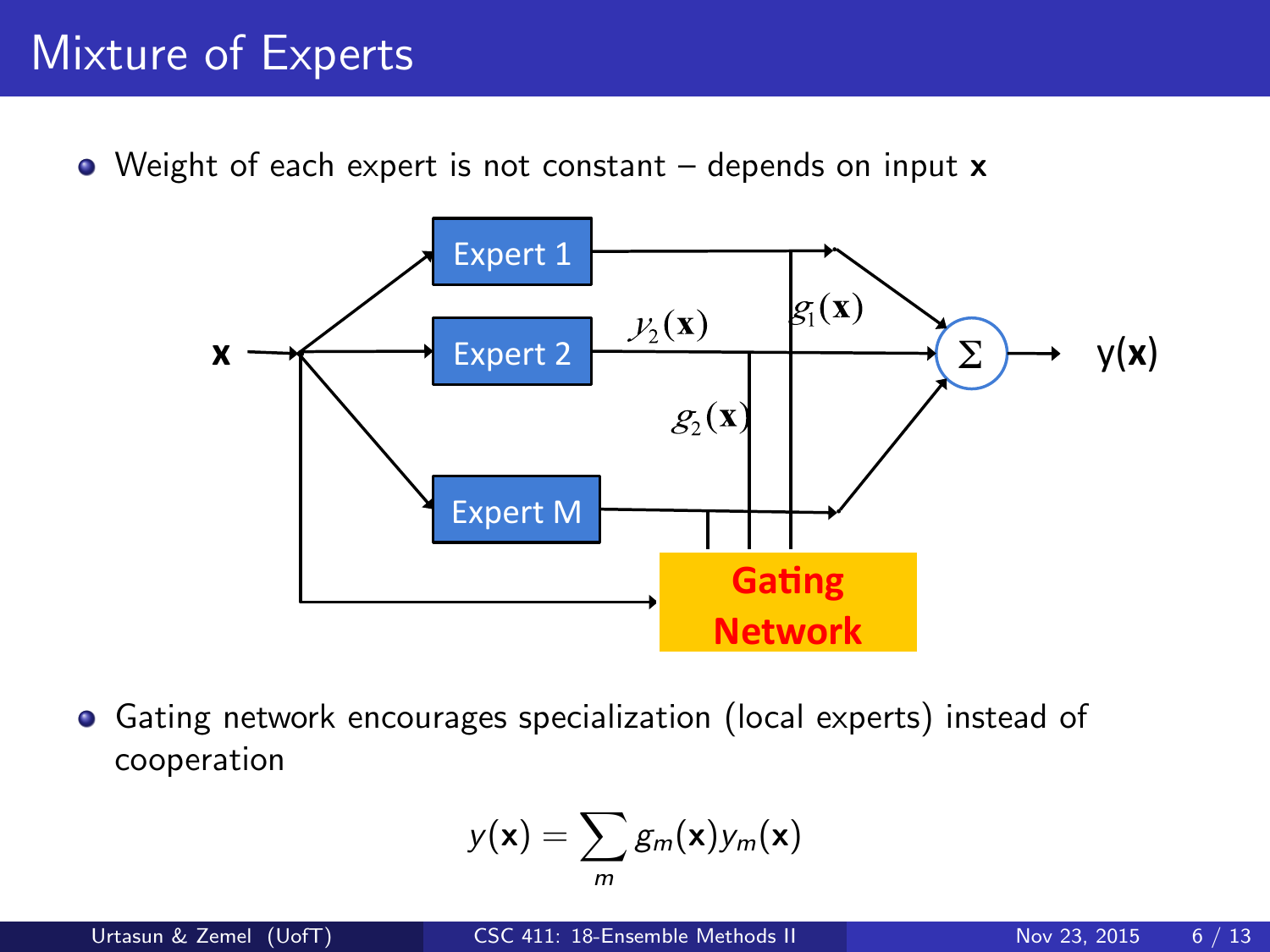- 1. Cost function designed to make each expert estimate desired output independently
- 2. Gating network softmax over experts: stochastic selection of who is the true expert for given input
- 3. Allow each expert to produce distribution over outputs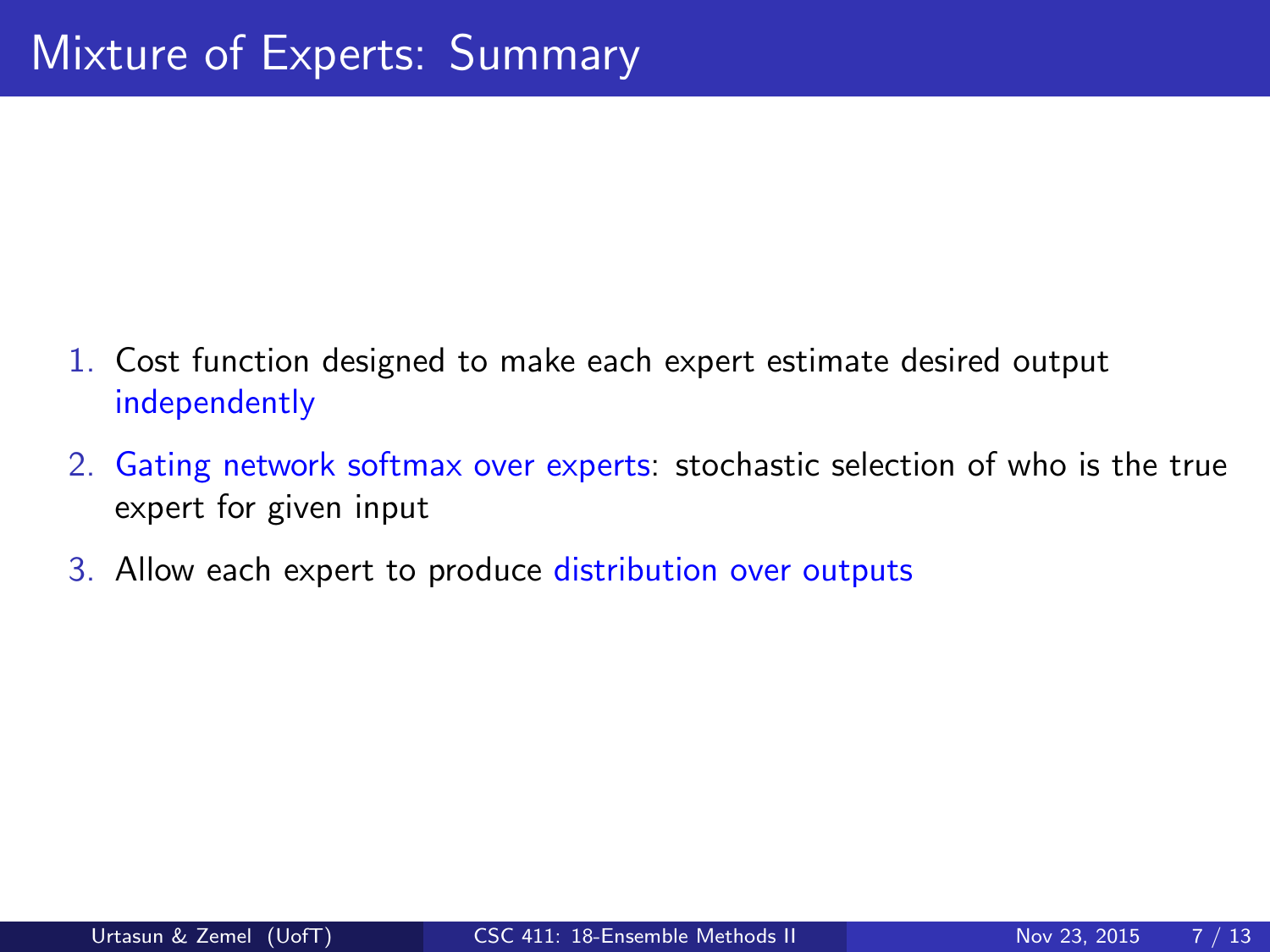- Consider regression problem
- To encourage cooperation, we can train to reduce discrepancy between average of predictors with target

$$
E = (t - \frac{1}{M} \sum_{m} y_m(\mathbf{x}))^2
$$

- This can overfit badly. It makes the model much more powerful than training each predictor separately
- Leads to odd objective: consider adding models/experts sequentially
	- If its estimate for t is too low, and the average of other models is too high, then model m encouraged to lower its prediction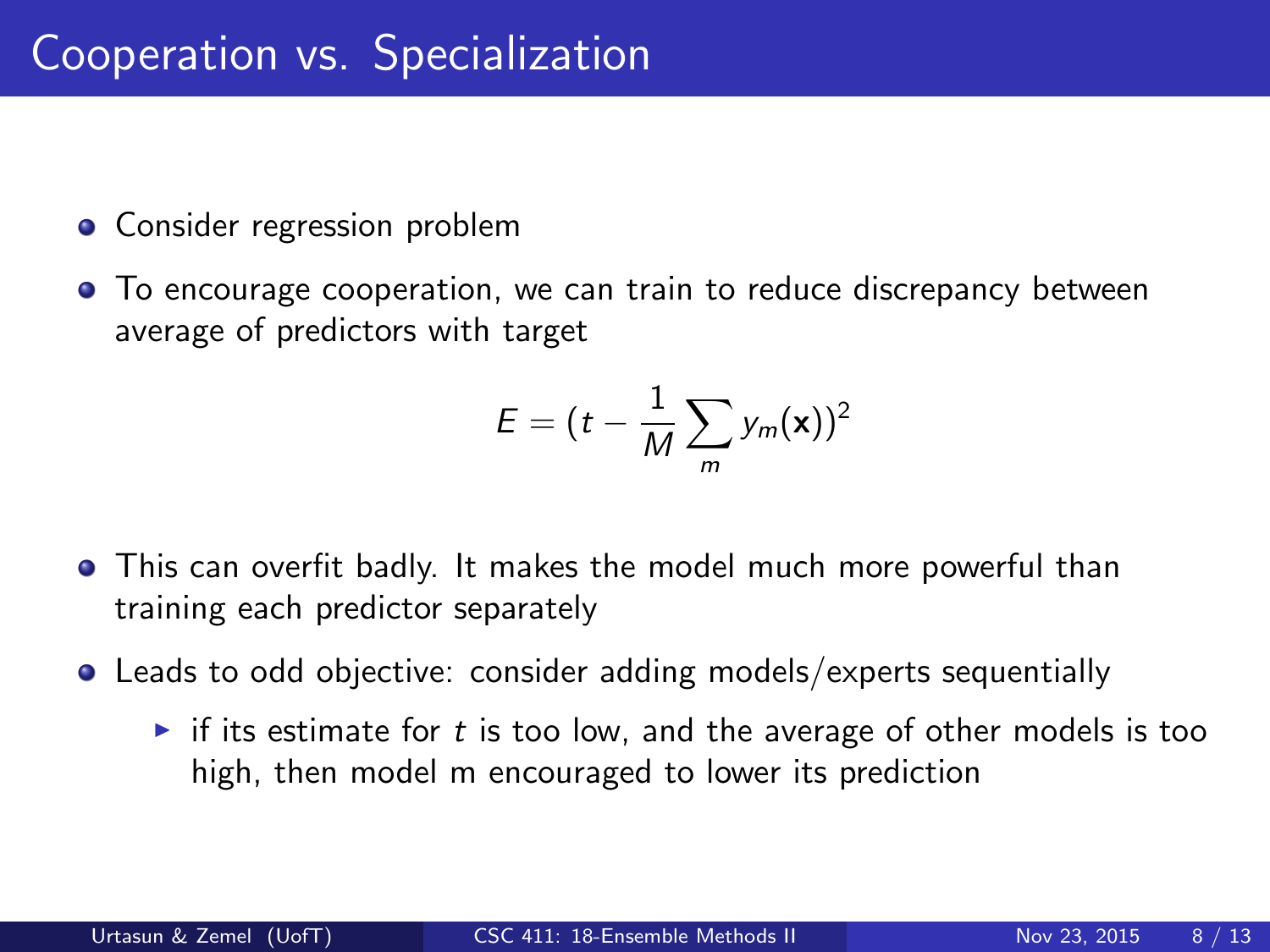# Cooperation vs. Specialization

To encourage specialization, train to reduce the average of each predictor's discrepancy with target

$$
E=\frac{1}{M}\sum_{m}(t-y_m(\mathbf{x}))^2
$$

Use a weighted average: weights are probabilities of picking that "expert" for the particular training case

$$
E = \frac{1}{M} \sum_{m} g_m(\mathbf{x})(t - y_m(\mathbf{x}))^2
$$

• Gating output is softmax of  $z = Ux$ 

$$
g_m(\mathbf{x}) = \frac{\exp(z_m(\mathbf{x}))}{\sum_i \exp(z_i(\mathbf{x}))}
$$

 $\bullet$  We want to estimate the parameters of the gating as well as the classifier  $v_m$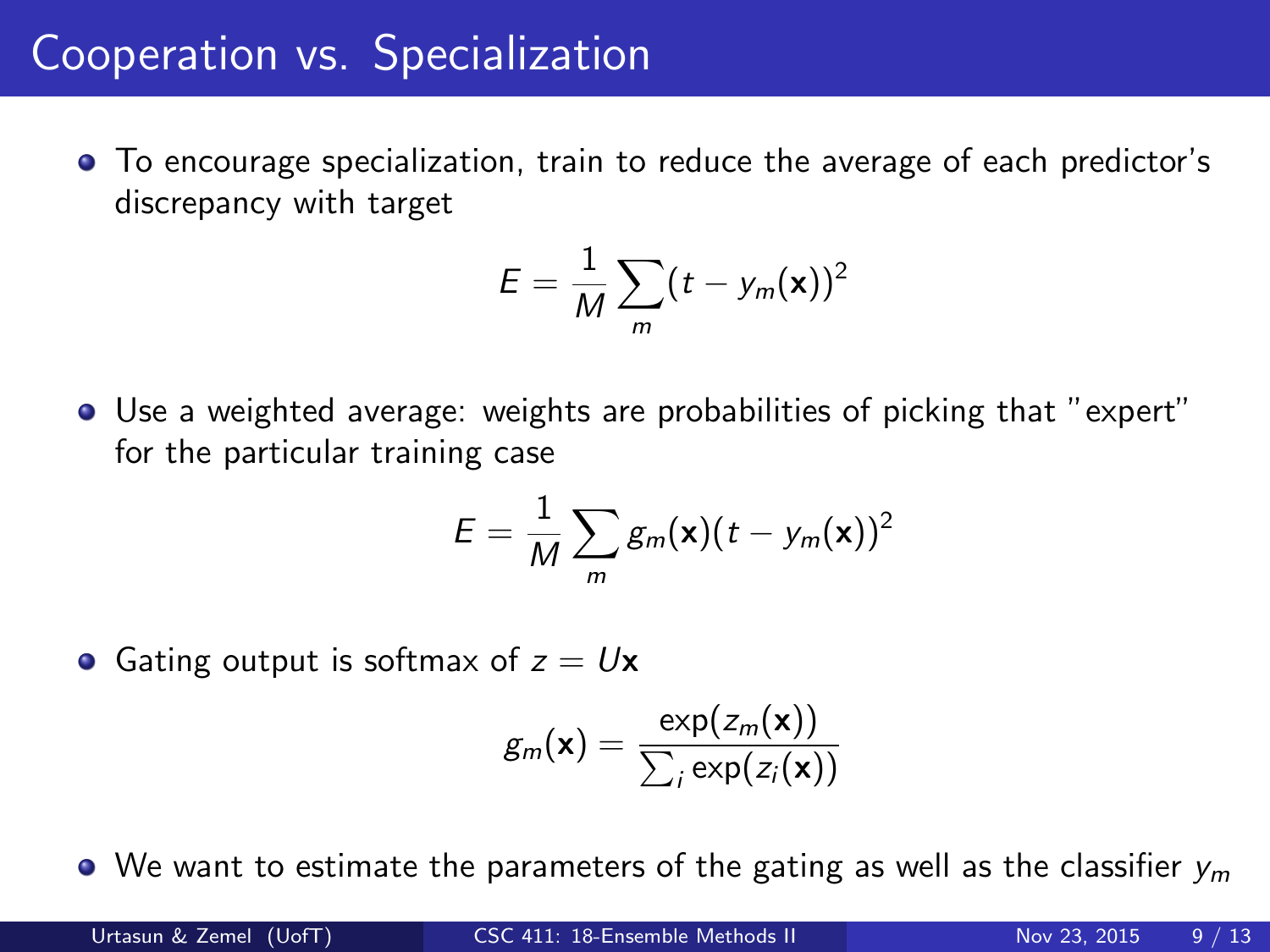Look at derivatives to see what cost function will do

$$
E = \frac{1}{M} \sum_{m} g_m(\mathbf{x}) (t - y_m(\mathbf{x}))^2
$$

For gating network, increase weight on expert when its error is less than average error of experts

$$
\frac{\partial E}{\partial y_m} = \frac{1}{M} g_m(\mathbf{x}) (t - y_m(\mathbf{x}))
$$
  

$$
\frac{\partial E}{\partial z_m} = \frac{1}{M} g_m(\mathbf{x}) [(t - y_m(\mathbf{x}))^2 - E]
$$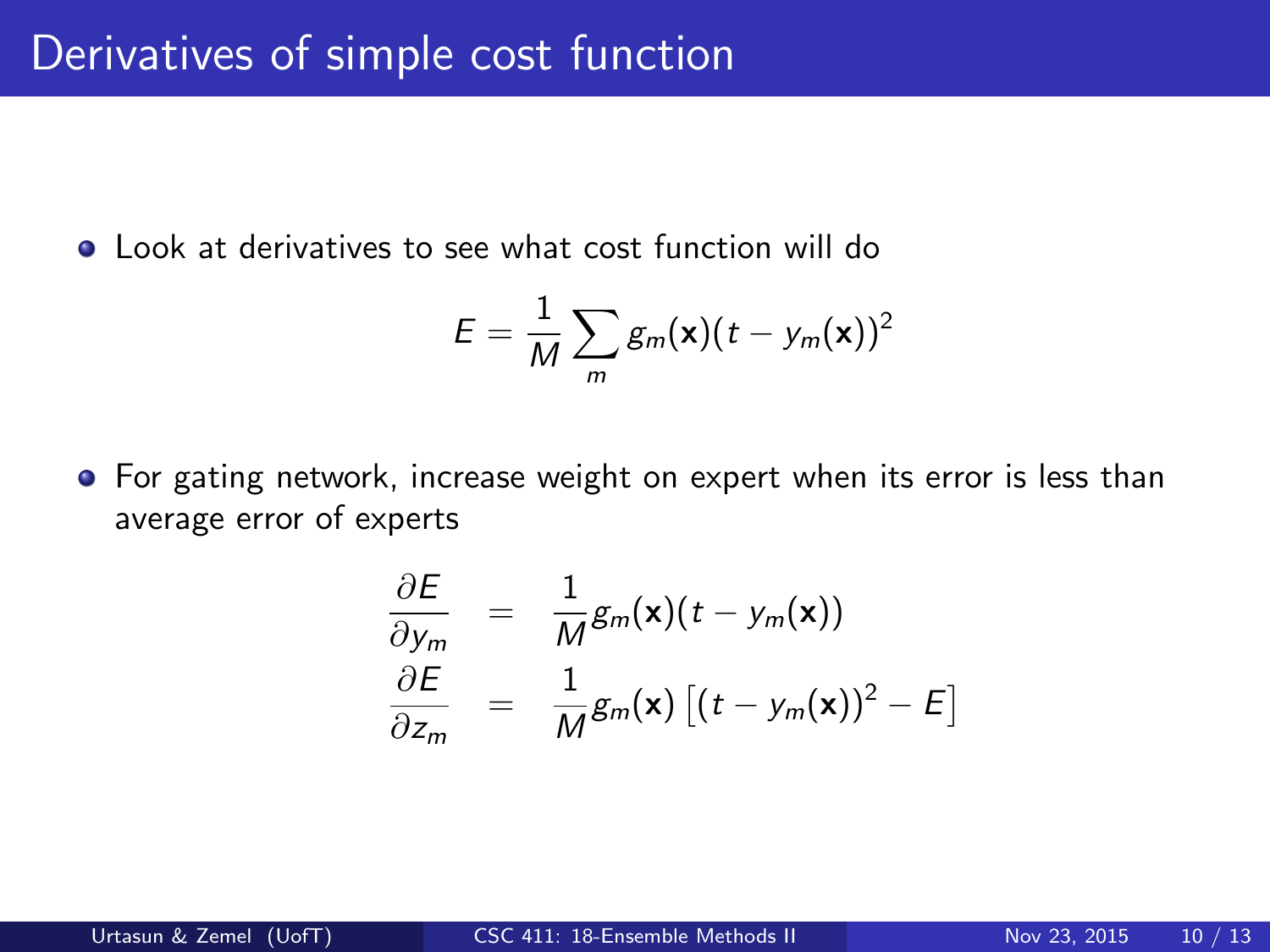#### Mixture of Experts: Final cost function

- Can improve cost function by allowing each expert to produce not just single value estimate, but distribution
- **e** Result is a mixture model

$$
p(t|MOE) = \sum_{m} g_m(\mathbf{x}) \mathcal{N}(y|y_m(\mathbf{x}), \Sigma)
$$

$$
-\log p(t|MOE) = -\log \sum_{m} g_m(\mathbf{x}) \exp \left(-\frac{1}{2}||t - y_m(\mathbf{x})||^2\right)
$$

Gradient: Error weighted by posterior probability of the expert

$$
\frac{\partial E}{\partial y_m} = -2 \frac{g_m(\mathbf{x}) \exp \left(-\frac{1}{2}||t - y_m(\mathbf{x})||^2\right)}{\sum_i g_i(\mathbf{x}) \exp \left(-\frac{1}{2}||t - y_i(\mathbf{x})||^2\right)} (t - y_m(\mathbf{x}))
$$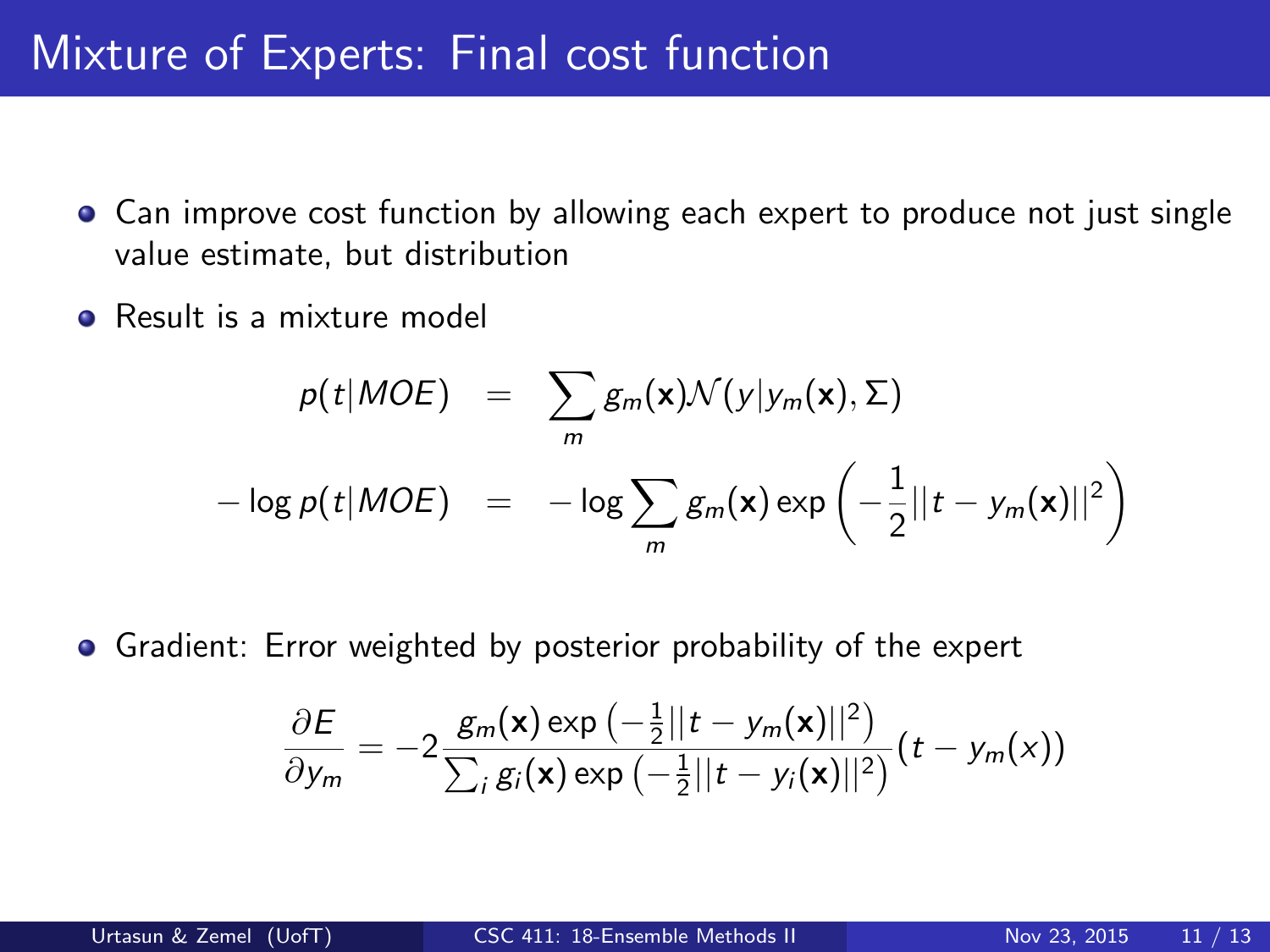### Mixture of Experts: Summary

- Cost function designed to make each expert estimate desired output independently
- **Gating network softmax over experts: stochastic selection of who is the true** expert for given input
- Allow each expert to produce distribution over outputs